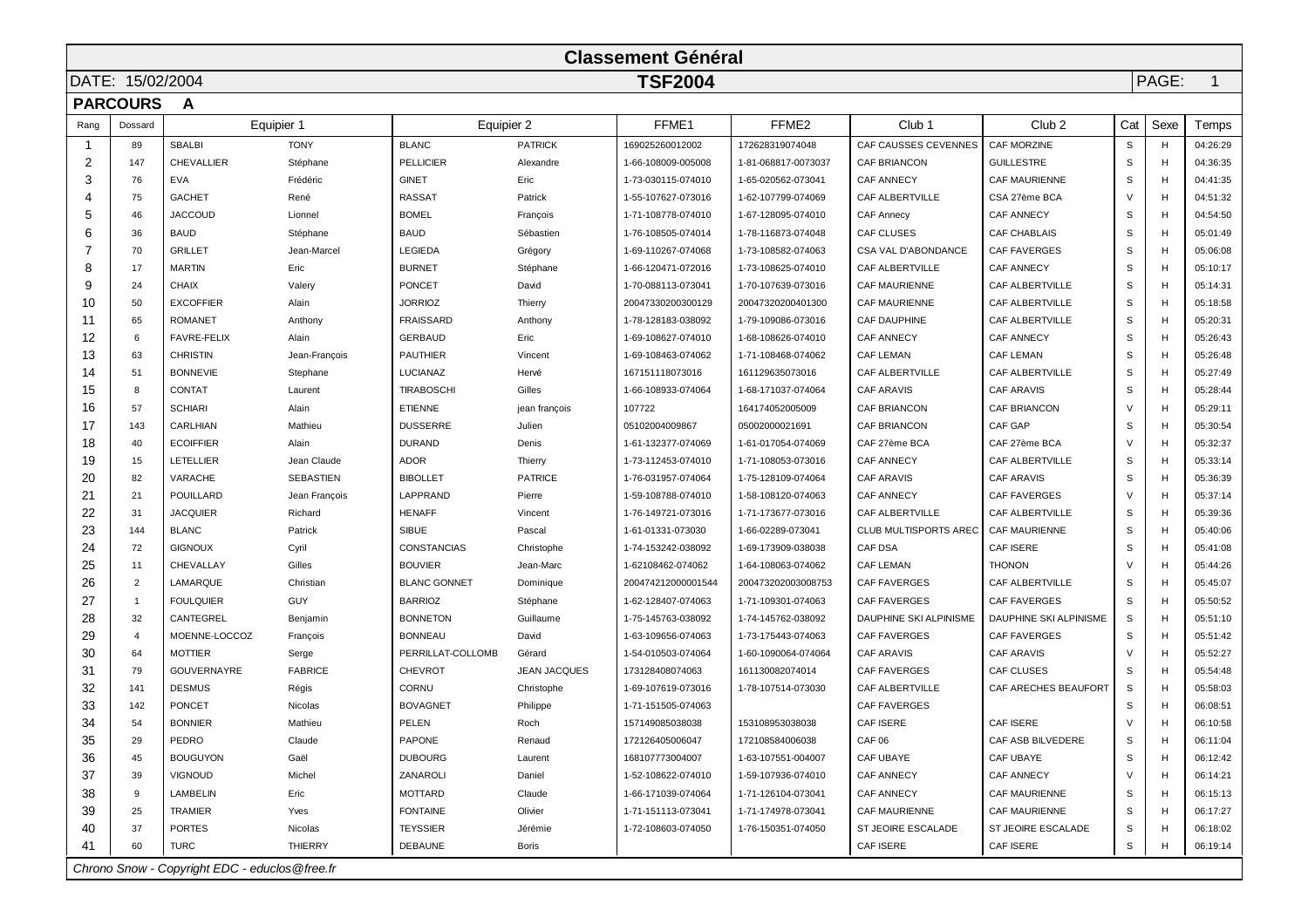|    |                | <b>TSF2004</b><br>DATE: 15/02/2004            |                      |                    |                |                      |                     |                        |                     | PAGE:  | $\overline{2}$ |          |
|----|----------------|-----------------------------------------------|----------------------|--------------------|----------------|----------------------|---------------------|------------------------|---------------------|--------|----------------|----------|
| 42 | 139            | <b>BLAMPEY</b>                                | Yann                 | <b>ROMAN</b>       | Gilles         | 1-75-105434-074063   | 1-69-109542-074063  | <b>CAF FAVERGES</b>    | CAF FAVERGES        | S      | H              | 06:20:05 |
| 43 | 53             | MALKIEWIEL                                    | Yves                 | <b>AUBERT</b>      | bruno          | 108945074064         | 109536074063        | <b>CAF THONES</b>      | <b>CAF FAVERGES</b> | S      | H              | 06:21:42 |
| 44 | 22             | <b>DUBREUIL</b>                               | Olivier              | <b>COUDURIER</b>   | Olivier        | 1-66-127465-075099   | 1-71-130734-074063  | <b>CAF SAMOENS</b>     | CAF FAVERGES        | S      | H              | 06:21:53 |
| 45 | 28             | <b>RICHARD</b>                                | Romain               | ACS                | Grégory        | 1-73-174727-068004   | 1-71-108873-074064  | <b>CAF MULHOUSE</b>    | <b>CAF ARAVIS</b>   | S      | H              | 06:23:19 |
| 46 | 44             | PUTHOD                                        | Xavier               | MARTIN             | Daniel         | 1-77-174963-074014   | 1-69-109885-074014  | CAF CLUSES             | CAF CLUSES          | S      | H              | 06:23:25 |
| 47 | 86             | <b>ISSAUTIER</b>                              | PHILIPPE             | <b>CHOSSAT</b>     | <b>CYRIL</b>   | 1-59-108-397-006-014 | 16511070038038      | <b>CAF NICE</b>        | CAF GRENOBLE        | $\vee$ | H              | 06:23:29 |
| 48 | 18             | <b>ROSSET</b>                                 | Benoit               | <b>COINTEPAS</b>   | Niclas         | 1-70-108770-074010   | 1-71-149295-074010  | CAF ANNECY             | CAF ANNECY          | S      | H              | 06:28:35 |
| 49 | 74             | <b>DAUMAS</b>                                 | Eric                 | LACHERE            | François       | 1-65-173675-073016   | 1-65-110809-075099  | CAF ALBERTVILLE        | <b>CAF MOUTIERS</b> | S      | H              | 06:28:55 |
| 50 | 3              | <b>JOUTY</b>                                  | Pierre               | <b>DUC</b>         | Pierre         | 154152322073017      | 156108062073016     | <b>CAF CHAMBERY</b>    | CAF ALBERTVILLE     | $\vee$ | H              | 06:31:20 |
| 51 | 95             | <b>MENY</b>                                   | <b>JEAN BAPTISTE</b> | <b>BLANC</b>       | PIERRE         | 177033425005008      | 183174047005008     | <b>CAF BRIANCON</b>    | CAF BRIANCON        | S      | H              | 06:36:27 |
| 52 | 13             | <b>MAGISSON</b>                               | Nicolas              | <b>BOREL</b>       | Elie           | 1-81-173674-073016   | 1-81-1750940-73016  | CAF ALBERTVILLE        | CAF ALBERTVILLE     | S      | H              | 06:37:01 |
| 53 | 34             | <b>DEPREZ</b>                                 | Frédéric             | <b>QUINTIN</b>     | Christophe     | 1-67-109891          | 1-66-109959         | <b>CAF ANNECY</b>      | <b>CAF ANNECY</b>   | S      | H              | 06:37:03 |
| 54 | 80             | VAUTHAY                                       | Bertrand             | <b>DAVICO</b>      | <b>BENOIT</b>  | 173131161075099      | 1-71-0270-24-074048 | CAF MONT BLANC         | CAF HAUT CHALLAIS   | S      | H              | 06:37:57 |
| 55 | 146            | <b>MONTMAYEUR</b>                             | Jean-Paul            | <b>NOMBRET</b>     | Mickaël        | 176959               | 176960              | <b>CAF MOUTIERS</b>    | CAF MOUTIERS        | S      | H              | 06:40:03 |
| 56 | 90             | <b>BASTIDE</b>                                | Alain                | <b>ROBIN</b>       | Jean-Mac       | 1-67-107974-038038   | 1-61-107972-038038  | <b>GRENOBLE</b>        | <b>CAF ISERE</b>    | S      | H              | 06:40:07 |
| 57 | 145            | PERRILLAT                                     | Julien               | <b>BARBIER</b>     | Florent        | 1-81-174488-074071   | 177020              | REVE DE CIME           | REVE DE CIME        | S      | H              | 06:43:38 |
| 58 | 26             | <b>BRYDNIAK</b>                               | Thierry              | <b>FRASSINETTI</b> | Eric           | 1-60-108313-073017   | 1-59-108301-073017  | CAF CHAMBERY           | <b>CAF CHAMBERY</b> | $\vee$ | H              | 06:45:59 |
| 59 | 67             | <b>CHAPPIS</b>                                | Arnaud               | <b>CUILLERY</b>    | Pascal         |                      | 1-69-128409-074063  | <b>CAF FAVERGES</b>    | CAF FAVERGES        | S      | H              | 06:46:06 |
| 60 | 55             | <b>GRANDMOTTET</b>                            | <b>JEAN LUC</b>      | <b>FLAGE</b>       | patrice        | 158151185075099      |                     | CAF MOUTIERS HAUTE TAR | CAF ALBERTVILLE     | $\vee$ | H              | 06:47:12 |
| 61 | 99             | <b>MARCELLIN</b>                              | <b>CHRISTOPHE</b>    | <b>GEIBEN</b>      | PHILIPPE       | 166022008074048      | 130327              | CAF HAUT CHABLAIS      |                     | S      | H              | 06:49:40 |
| 62 | 85             | LERAY                                         | MARIE                | MALAVOY            | VALENTINE      | 280073546074014      | 276153431012002     | <b>CAF CLUSES</b>      | <b>CAF CAUSSES</b>  | S      | E              | 06:49:50 |
| 63 | 5              | PFEND                                         | Stéphane             | POINCIGNON         | Nicolas        | 1-72-109254-038038   | 1-70-070341-038038  | CAF ISERE              | CAF ISERE           | S      | H              | 06:51:33 |
| 64 | 27             | <b>FILLION</b>                                | Alain                | <b>THEVENET</b>    | Serge          | 1-68-107800-074010   | 1-65-169558-038086  | <b>CAF ANNECY</b>      | CAF ANNECY          | S      | H              | 06:53:15 |
| 65 | 71             | <b>PELONG</b>                                 | <b>Bruno</b>         | CONSTANT           | Frédéric       | 1-71-174955-038038   | 1-73-151477-038038  | <b>CAF ISERE</b>       | CAF ISERE           | S      | H              | 06:54:16 |
| 66 | 43             | <b>MISTON</b>                                 | Laurent              | <b>GUILLEMAIN</b>  | Thierry        | 1-68-023424-074007   | 1-66-070056-073045  | <b>CAF EMHM</b>        | CSA 27 BCA          | S      | H              | 06:57:20 |
| 67 | 20             | <b>DESUZINGE</b>                              | Jean Paul            | <b>GRAND</b>       | Christian      | 1-62-108471-074062   | 1-64-108464-074062  | <b>CAF LEMAN</b>       | CAF LEMAN           | $\vee$ | H              | 06:59:16 |
| 68 | 96             | <b>DUTRUEL</b>                                | <b>STEPHANE</b>      | <b>REY</b>         | LUDOVIC        | 175031176075099      | 176153243074062     |                        | <b>CAF LEMAN</b>    | S      | H              | 07:04:11 |
| 69 | 68             | PELEN                                         | Tom                  | <b>JOURDAN</b>     | André          | 1-64-152512-038038   | 164108611038038     | <b>CAF ISERE</b>       | CAF ISERE           | V      | H              | 07:09:16 |
| 70 | 35             | PETIT                                         | Pascal               | TUAL               | Yann           | 1-75-174013-073016   | 1-71-174012-073016  | CAF ALBERTVILLE        | CAF ALBERTVILLE     | S      | H              | 07:10:37 |
| 71 | 88             | <b>STASSI</b>                                 | <b>STEPHANE</b>      | CADEAU BELLIARD    | SEBASTIEN      | 173131381073015      | 1-77-127216-038038  | CAF AIX LES BAINS      | CAF ISERE           | S      | H              | 07:13:23 |
| 72 | 59             | LENA                                          | Frederic             | AZNAVOUR           | Aude           | 174131874038092      | 277105549038001     | CAF DSA DAUPHINE       | <b>CAF ISERE</b>    | S      | H              | 07:13:36 |
| 73 | 23             | <b>NARDIN</b>                                 | Jean Louis           | GODAL              | Christophe     | 1-64-149719-074010   | 1-73-108782-074010  | CAF ANNECY             | CAF ANNECY          | S      | H              | 07:13:51 |
| 74 | 42             | <b>TOUSSAINT</b>                              | <b>JEAN MARIE</b>    | <b>TOUSSAINT</b>   | Florent        | 155010861088005      | 185044044088006     | CAF LA BRESSE          | CAF LA BRESSE       | S      | H              | 07:14:10 |
| 75 | 61             | COMBET                                        | Frédéric             | <b>POENCIN</b>     | Philippe       | 1-71-174936-074063   | 1-60-147935-074063  | <b>CAF FAVERGES</b>    | <b>CAF FAVERGES</b> | S      | H              | 07:20:30 |
| 76 | 78             | PHILIPP                                       | Corinne              | <b>CHAMSON</b>     | Valérie        | 2-65-107966-005008   | 107 962             | <b>CAF BRIANCON</b>    | CAF BRIANCON        | S      | E              | 07:23:24 |
| 77 | $\overline{7}$ | <b>DUFOUR</b>                                 | Jean-Pierre          | <b>GOLLIET</b>     | Simon          | 1-58-066423074064    | 1-54-108932-074064  | CAF ARAVIS             | CAF ARAVIS          | $\vee$ | H              | 07:24:38 |
| 78 | 69             | ERNOU                                         | Yannick              | VINARD             | Emmanuel       | 1-74-153042-026025   | 1-78-175092-073016  | <b>MINERAL SPIRIT</b>  | CAF ALBERTVILLE     | S      | H              | 07:24:56 |
| 79 | 49             | <b>PROVILLE</b>                               | Romain               | <b>BOURCET</b>     | Damien         | 20030368             | 20040248            | CAF CHAMBERY           | CAF CHAMBERY        | S      | H              | 07:29:04 |
| 80 |                | <b>PLANTIE</b>                                | Philippe             | CHEVALLIER         | Nicolas        | 1-63-108500-075099   | 1-62-152446-075099  | CAF SALLANCHES         | CAF MONT-BLANC      |        |                | 07:29:20 |
| 81 | 30             | <b>PROVENT</b>                                | Gilbert              | DEYMONNAZ          | Herve          | 1-60-090035-073015   | 1-63-067456-073015  | CAF AIX LES BAINS      | CAF AIX LES BAINS   | $\vee$ | н              | 07:37:54 |
| 82 | 83             | <b>BARBONI</b>                                | <b>LUDOVIC</b>       | SIGALAS            | <b>OLIVIER</b> | 1-70-149309-073016   | 1-69-149750-073016  | CAF ALBERTVILLE        | CAF ALBERTVILLE     | S      | н              | 07:38:41 |
| 83 | 33             | <b>MACIOSZEK</b>                              | Joël                 | <b>BARBERO</b>     | Emmanuel       | 1-60-175534-074064   | 173176408074064     | CAF ARAVIS             | CAF ARARVIS         | S      | н              | 07:40:09 |
| 84 | 52             | <b>STIELBOLD</b>                              | PHILIPPE             | <b>BINET</b>       | <b>ALAIN</b>   | 164106705074063      | 173176270073041     | <b>CAF FAVERGES</b>    | CAF MAURIENNE       | V      | H              | 07:46:45 |
| 85 | 10             | <b>CIFERMAN</b>                               | Isabelle             | CHAMIOT-PONCET     | Agnès          | 2-70-131166-073016   | 2-78-173679-073016  | CAF ALBERTVILLE        | CAF ALBERTVILLE     | S      |                | 07:48:06 |
| 86 | 98             | CLAUVEL                                       | <b>THOMAS</b>        | DEBERNE            | <b>NICOLAS</b> | 172126801038038      | 20043800200455      | CAF ISERE              | CAF ISERE           | S      | н              | 07:49:02 |
|    |                | Chrono Snow - Copyright EDC - educlos@free.fr |                      |                    |                |                      |                     |                        |                     |        |                |          |